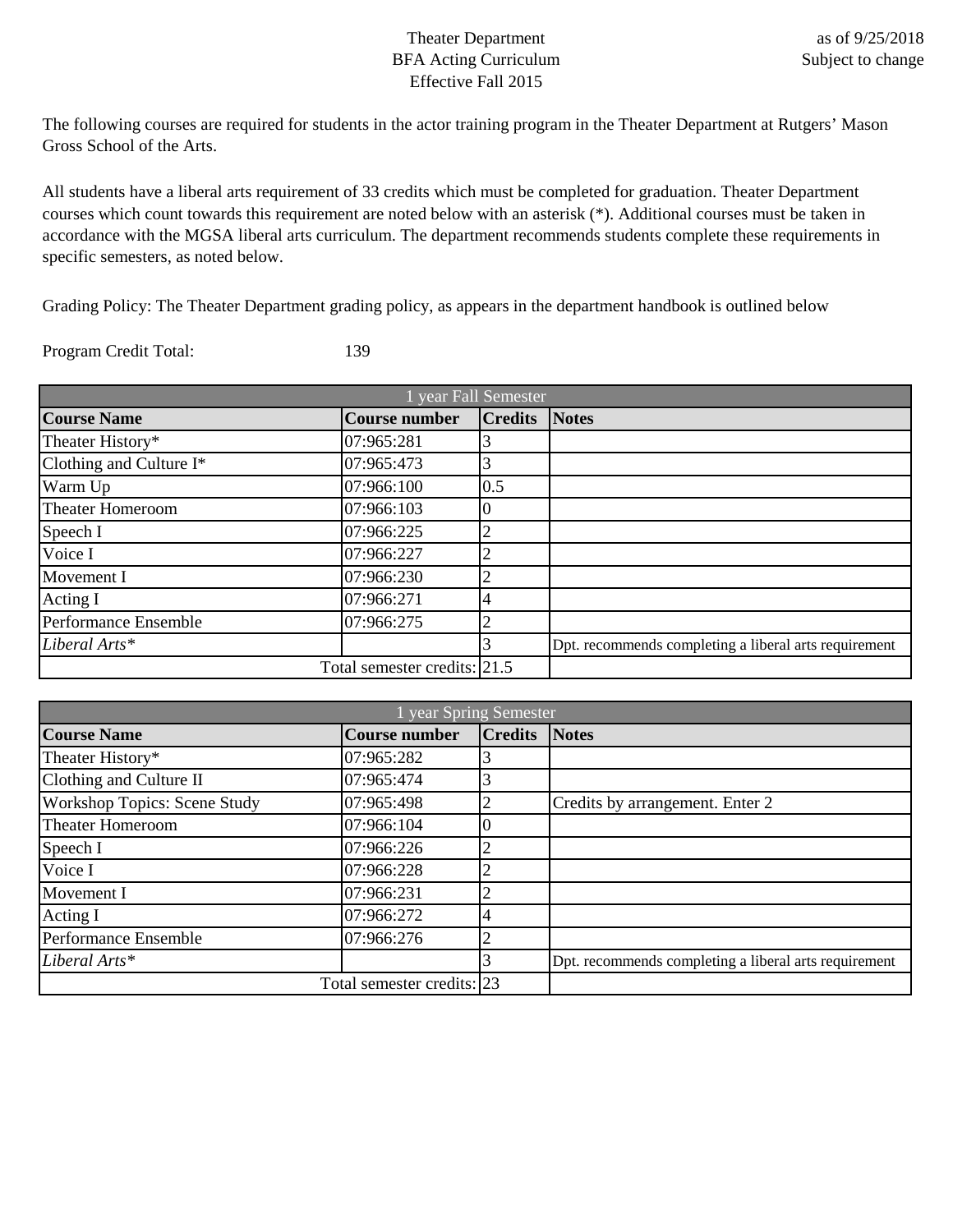## Theater Department BFA Acting Curriculum Effective Fall 2015

| 2 year Fall Semester                |                      |                |                                 |
|-------------------------------------|----------------------|----------------|---------------------------------|
| <b>Course Name</b>                  | <b>Course number</b> | <b>Credits</b> | <b>Notes</b>                    |
| Global Theater I*                   | 07:965:370           |                |                                 |
| <b>Workshop Topics: Scene Study</b> | 07:965:497           |                | Credits by arrangement. Enter 2 |
| Warm Up                             | 07:966:100           | 0.5            |                                 |
| <b>Theater Homeroom</b>             | 07:966:103           |                |                                 |
| Speech II                           | 07:966:319           |                |                                 |
| Acting II: Technique                | 07:966:325           |                |                                 |
| Voice II                            | 07:966:327           |                |                                 |
| Movement II                         | 07:966:333           | '2             |                                 |
| Script Analysis for Actors          | 07:966:371           | $\sqrt{2}$     |                                 |
| Performance                         | 07:966:430           |                | Credits by arrangement. Enter 2 |
| Total semester credits: 19.5        |                      |                |                                 |

| 2 year Spring Semester                      |                      |                |                                                       |
|---------------------------------------------|----------------------|----------------|-------------------------------------------------------|
| <b>Course Name</b>                          | <b>Course number</b> | <b>Credits</b> | <b>Notes</b>                                          |
| Global Theater II                           | 07:965:371           |                |                                                       |
| Workshop Topics: Physical Acting Techniques | 07:965:498           |                | Credits by arrangement. Enter 2                       |
| <b>Theater Homeroom</b>                     | 07:966:104           |                |                                                       |
| Speech II                                   | 07:966:320           |                |                                                       |
| Acting II: Technique                        | 07:966:326           |                |                                                       |
| Voice II                                    | 07:966:328           |                |                                                       |
| Movement II                                 | 07:966:334           |                |                                                       |
| <b>Advanced Text: Dramatic Structure</b>    | 07:966:372           |                |                                                       |
| Performance                                 | 07:966:430           |                | Credits by arrangement. Enter 2                       |
| Liberal Arts*                               |                      |                | Dpt. recommends completing a liberal arts requirement |
| Total semester credits: 22                  |                      |                |                                                       |

| 3 year Fall Semester       |               |                      |  |
|----------------------------|---------------|----------------------|--|
| <b>Course Name</b>         | Course number | <b>Credits Notes</b> |  |
| British Arts & Culture*    | 07:966:417    |                      |  |
| Shakespeare's Plays*       | 07:966:427    |                      |  |
| Acting in London           | 07:966:490    |                      |  |
| Total semester credits: 18 |               |                      |  |

| 3 year Spring Semester     |               |                      |                                 |  |
|----------------------------|---------------|----------------------|---------------------------------|--|
| <b>Course Name</b>         | Course number | <b>Credits</b> Notes |                                 |  |
| British Arts & Culture*    | 07:966:418    |                      |                                 |  |
| Shakespeare's Plays*       | 07:966:428    |                      |                                 |  |
| Performance                | 07:966:430    |                      | Credits by arrangement. Enter 2 |  |
| Acting in London           | 07:966:491    | 12                   |                                 |  |
| Total semester credits: 20 |               |                      |                                 |  |